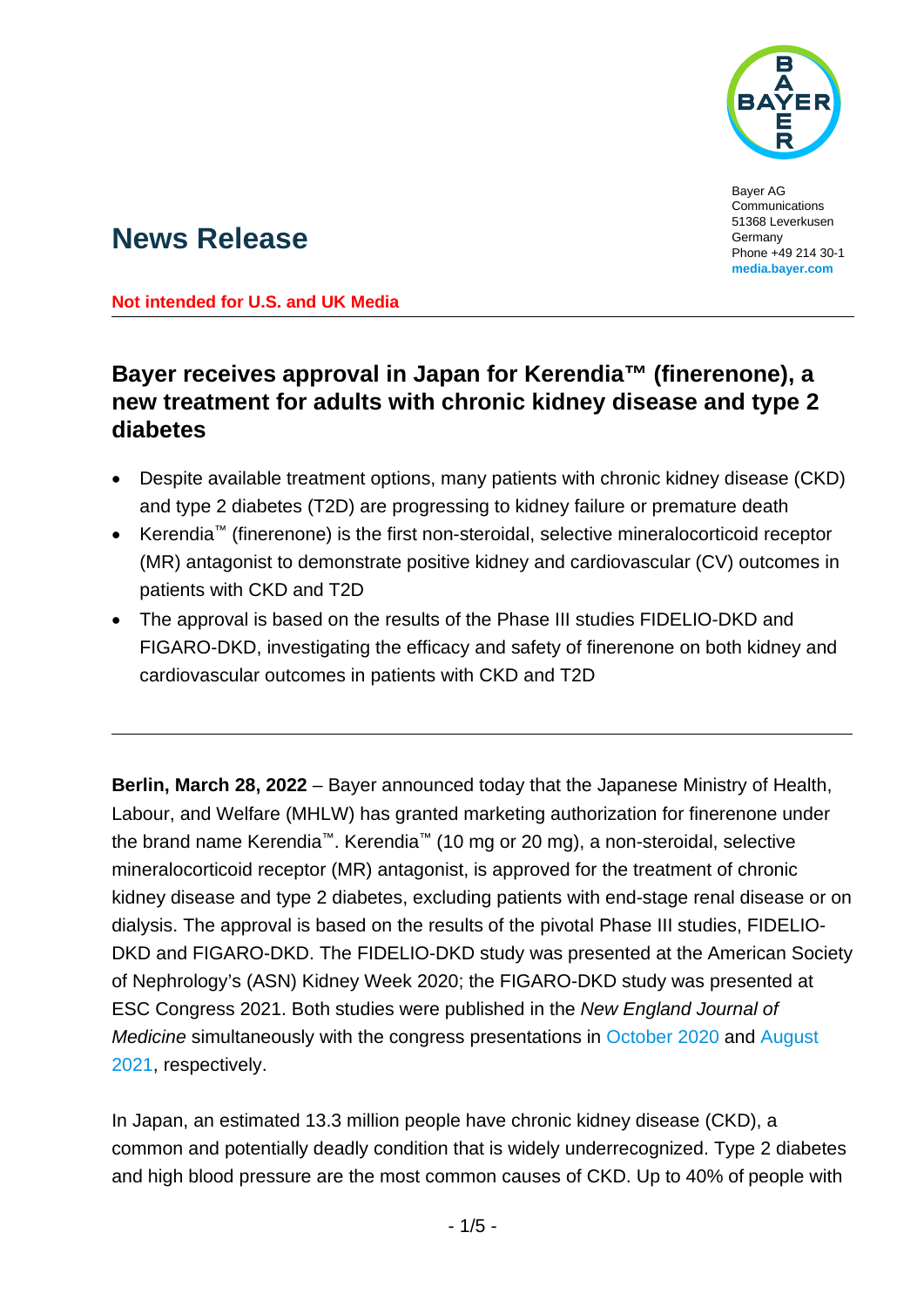T2D will develop CKD. Finerenone is different to existing CKD in T2D treatments. It acts by blocking mineralocorticoid receptor (MR) overactivation, which contributes to CKD progression and cardiovascular damage.

"There is a high burden of type 2 diabetes in Japan, and a large proportion of people with type 2 diabetes develop chronic kidney disease. Despite well-controlled blood glucose levels and blood pressure, patients with chronic kidney disease and type 2 diabetes remain at risk of chronic kidney disease progression and cardiovascular death," said Dr. Michael Devoy, Chief Medical Officer and Head of Medical Affairs and Pharmacovigilance at Bayer's Pharmaceuticals Division. "We look forward to providing patients and physicians in Japan with a new treatment option to delay kidney disease progression and reduce the risk of cardiovascular events. The approval of finerenone offers a new path to protect patients from further kidney and cardiovascular damage through addressing MR overactivation, a key driver of CKD progression, which is unaddressed by currently available therapies."

Based on the positive results of the FIDELIO-DKD Phase III study, Kerendia was granted marketing authorization in the European Union in February 2022 and was approved by the U.S. Food and Drug Administration (FDA) in July 2021. Finerenone has also been submitted for marketing authorization in multiple other countries worldwide and these applications are currently under review.

### **About Kerendia**® **(finerenone)**

Kerendia is a non-steroidal, selective mineralocorticoid receptor (MR) antagonist that has been shown to block harmful effects of MR overactivation. In T2D, MR overactivation contributes to CKD progression and cardiovascular damage which can be driven by metabolic, hemodynamic or inflammatory and fibrotic factors.

The Phase III study programme with finerenone, FINEOVATE, currently comprises five Phase III studies, FIDELIO-DKD, FIGARO-DKD, FINEARTS-HF, FIND-CKD, and FIONA, as well as the Phase II study CONFIDENCE.

Having randomized more than 13,000 patients with CKD and T2D around the world, the Phase III program with finerenone in CKD and T2D comprises two completed and published studies, evaluating the effect of finerenone versus placebo on top of standard of care on both renal and cardiovascular outcomes. FIDELIO-DKD (**FI**nerenone in reducing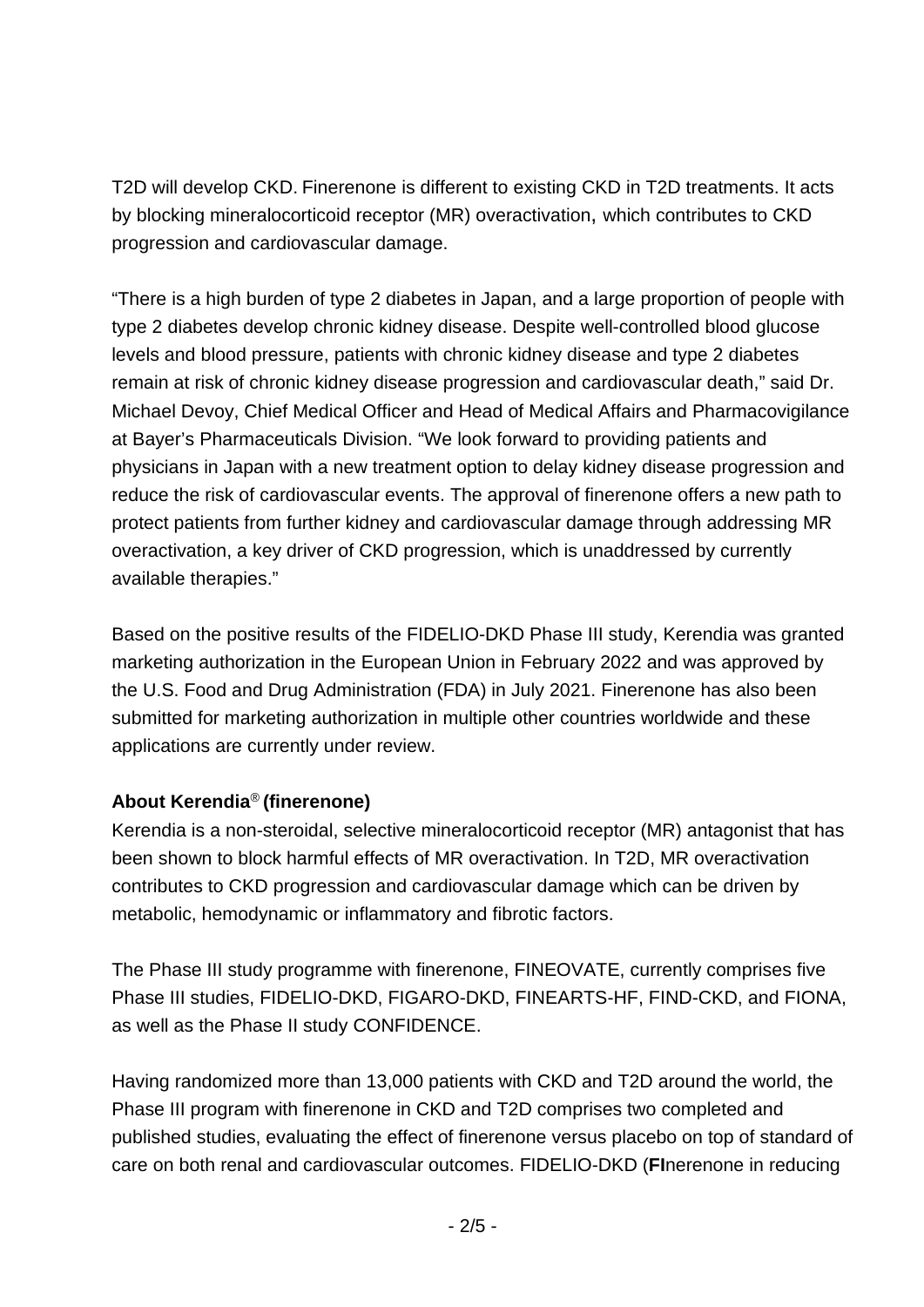ki**D**n**E**y fai**L**ure and d**I**sease pr**O**gression in **D**iabetic **K**idney **D**isease) investigated the efficacy and safety of finerenone in comparison to placebo in addition to standard of care on the reduction of kidney failure and kidney disease progression in approximately 5,700 patients with CKD and T2D. FIGARO-DKD (**FI**nerenone in reducin**G** c**A**rdiovascular mo**R**tality and m**O**rbidity in **D**iabetic **K**idney **D**isease) investigated the efficacy and safety of finerenone versus placebo in addition to standard of care on the reduction of cardiovascular morbidity and mortality in approximately 7,400 patients with CKD and T2D.

FIDELITY (**FI**nerenone in chronic ki**D**ney diseas**E** and type 2 diabetes: Combined FIDE**L**IO-DKD and F**I**GARO-DKD **T**rial programme anal**Y**sis), including the FIDELIO-DKD and FIGARO-DKD studies, comprises the largest Phase III cardiorenal outcomes clinical trial program in >13,000 patients with CKD and T2D. The prespecified FIDELITY pooled analysis investigated the efficacy and safety of finerenone across the spectrum of patients with CKD in T2D in reducing the risk of chronic kidney disease progression as well as fatal and nonfatal CV events, and provided insights into the relationship between CKD stage (based on baseline Kidney Disease: Improving Global Outcomes risk categories) and the effects of finerenone on composite cardiovascular and kidney-specific endpoints.

In November 2021, Bayer announced the initiation of FIONA, a multicenter, randomized, double-blind, placebo-controlled Phase III study, to investigate the efficacy, safety and pharmacokinetics/pharmacodynamics (PK/PD) of finerenone, in addition to standard of care, in approximately 200 pediatric patients with chronic kidney disease (CKD) and severely increased proteinuria.

In September 2021, Bayer announced the initiation of the Phase III study FIND-CKD, a multicenter, randomized, double-blind, placebo-controlled Phase III study to investigate the efficacy and safety of finerenone in addition to guideline-directed therapy on the progression of chronic kidney disease (CKD) in more than 1,500 patients with nondiabetic chronic kidney disease etiologies, including hypertension and chronic glomerulonephritis (inflammation of the kidneys).

In June 2020, Bayer announced the initiation of the FINEARTS-HF study, a multicenter, randomized, double-blind, placebo-controlled Phase III study which will investigate finerenone compared to placebo in more than 5,500 patients with symptomatic heart failure (New York Heart Association class II-IV) with preserved ejection fraction, i.e., a left ventricular ejection fraction of ≥40%. The primary objective of the study is to demonstrate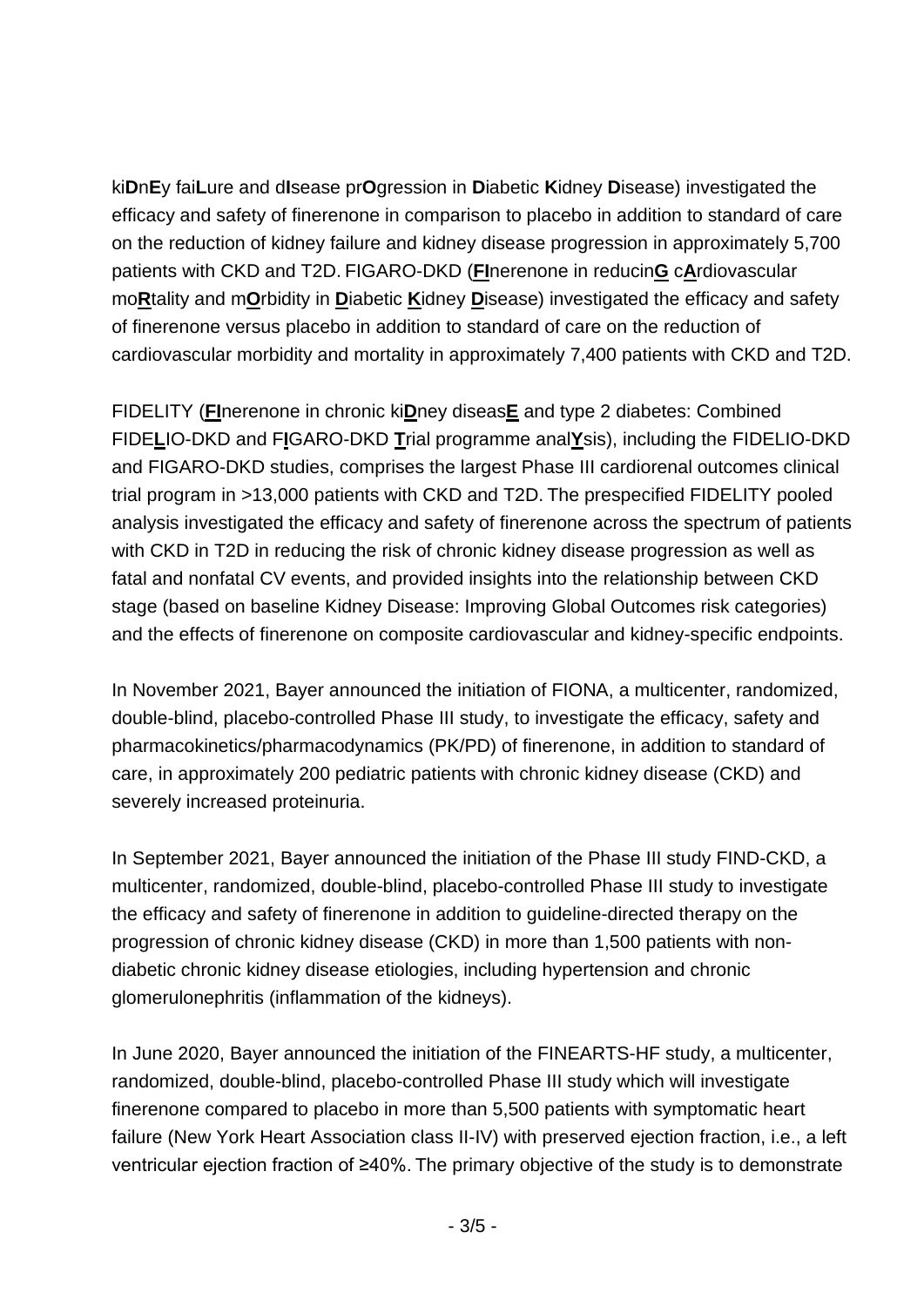superiority of finerenone over placebo in reducing the rate of the composite endpoint of cardiovascular death and total (first and recurrent) heart failure (HF) events (defined as hospitalizations for HF or urgent HF visits).

In February 2022, Bayer announced the initiation of the CONFIDENCE study, a Phase II, three-arm study that will investigate simultaneous initial combination therapy with finerenone and the SGLT2 inhibitor empagliflozin, compared with finerenone alone and empagliflozin alone respectively in patients with chronic kidney disease (CKD) and type 2 diabetes (T2D). The primary objective of the study is to demonstrate that the simultaneous initiation and combined use of finerenone and empagliflozin is superior to either empagliflozin alone, or finerenone alone, in reducing urine albumin-to-creatinine ratio (UACR).

#### **About Chronic Kidney Disease in Type 2 Diabetes**

Chronic kidney disease (CKD) is a common and potentially deadly condition that is widely underrecognized. CKD progresses silently and unpredictably, with many symptoms not appearing until the disease is well-advanced. CKD is one of the most frequent complications arising from diabetes and is also an independent risk factor of cardiovascular disease. Up to 40% of all patients with type 2 diabetes develop chronic kidney disease. Despite guideline-directed therapies, patients with CKD and T2D remain at high risk of CKD progression and cardiovascular events. It is estimated that CKD affects more than 160 million people with T2D worldwide. Chronic kidney disease in type 2 diabetes is the main cause of end stage kidney disease, which requires dialysis or a kidney transplant to stay alive.Patients with chronic kidney disease and type 2 diabetes are three times more likely to die from a cardiovascular-related cause than those with type 2 diabetes alone.

#### **About Bayer's Commitment in Cardiovascular and Kidney Diseases**

Bayer is an innovation leader in the area of cardiovascular diseases, with a long-standing commitment to delivering science for a better life by advancing a portfolio of innovative treatments. The heart and the kidneys are closely linked in health and disease, and Bayer is working in a wide range of therapeutic areas on new treatment approaches for cardiovascular and kidney diseases with high unmet medical needs. The cardiology franchise at Bayer already includes a number of products and several other compounds in various stages of preclinical and clinical development. Together, these products reflect